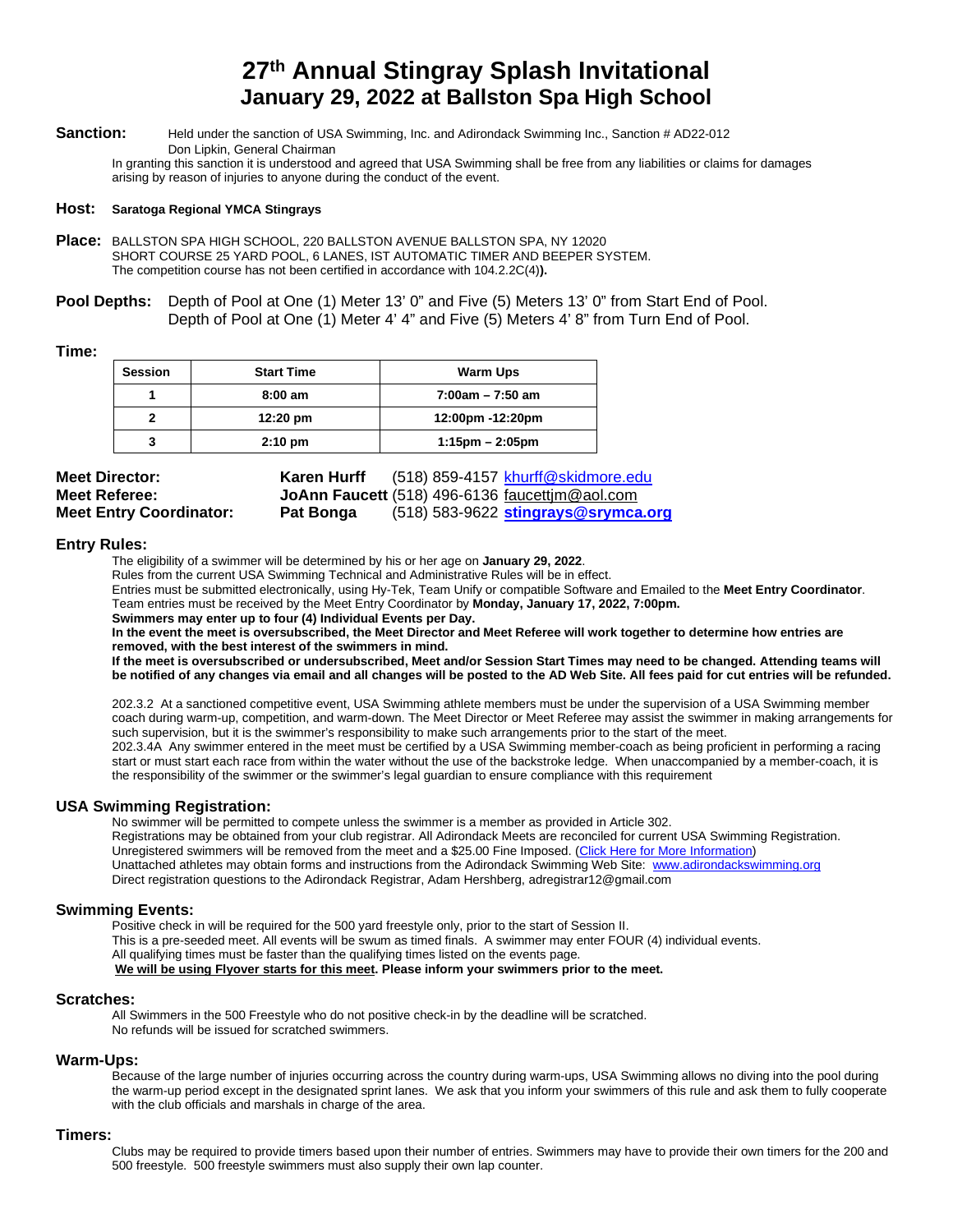#### **Bull Pen:**

Swimmers who are 8 & under are expected to line up in the bull pen area for the 25 yard events only.

#### **Deck Entries:**

Adirondack Swimming has agreed to allow Deck Entries at AD Meets under the following conditions;

1. Deck Entries are NOT Allowed during Championship Meets.

2. Athlete must be USA-S Registered and show Proof of Registration (those already in meet have been confirmed as registered).

#### Acceptable forms of Proof of Registration are: USA-Swimming ID or USA-Swimming Club Portal Team Listing or Deck Pass. **If athlete cannot prove USA-S Registration, Adirondack accepts Deck Registration***,* **to UN-AD (unattached) at an LSC fee of \$60.00 plus the current USA Swimming Registration fee.**

## **DECK REGISTRATIONS WILL NOT BE MADE WITH ANY TEAM ASSOCIATION, PLEASE DO NOT ASK.**

3. Coach makes the request for the entry.

4. All Deck Entries will be allowed at the discretion of a combined decision of the Meet Director and the Meet Referee.

5. Deck Entries are Subject to a \$1.00 Surcharge, Per Entry, which applies to All Entries, Individual or Relays.

#### **Meet Policy:**

**Use of Audio or Visual Recording Devices, Including a Cell Phone, is not permitted behind the starting blocks, including any spectator area behind the starting blocks, in changing areas, rest rooms or locker rooms.**

**Changing into or out of swimsuits other than locker rooms or other designated areas is prohibited.**

**Operation of a drone, or any other flying apparatus, is prohibited over the venue (pools, athlete/coach areas, spectator areas and open ceiling locker rooms) any time athletes, coaches, officials and/or spectators are present.**

**No one will be allowed on the deck except USA-S Registered Officials and USA-S Registered Coaches with Current Certifications, USA-S Registered Swimmers and Meet Marshalls and Timers on Shift.**

**All Officials and Coaches are Required to display USA Swimming Credentials (**USA Swimming Membership Card**) while on deck. If, at an AD Sanctioned Meet, an individual is found on deck, acting in any coaching capacity and is determined to be out of compliance with USA Swimming requirements for coaches, that individual will be removed from the deck and the represented club will be fined \$250.**

Any swimmer found in an unauthorized area will be asked to immediately leave the premises. No exceptions. Each team is responsible for supervising its members.

All applicable adults participating in or associated with this meet acknowledge that they are subject to the provisions of the USA Swimming Minor Athlete Abuse Prevention Policy ("MAAPP"), and that they understand that compliance with the MAAPP policy is a condition of participation in the conduct of this competition.

An inherent risk of exposure to COVID-19 exists in any public place where people are present. COVID-19 is an extremely contagious disease that can lead to severe illness and death. According to the Centers for Disease Control and Prevention, senior citizens and individuals with underlying medical conditions are especially vulnerable.

USA Swimming, Inc., cannot prevent you (or your child(ren)) from becoming exposed to, contracting, or spreading COVID-19 while participating in USA Swimming sanctioned events. It is not possible to prevent against the presence of the disease. Therefore, if you choose to participate in a USA Swimming sanctioned event, you may be exposing yourself to and/or increasing your risk of contracting or spreading COVID-19.

BY ATTENDING OR PARTICIPATING IN THIS COMPETITION, YOU VOLUNTARILY ASSUME ALL RISKS ASSOCIATED WITH EXPOSURE TO COVID-19 AND FOREVER RELEASE AND HOLD HARMLESS USA SWIMMING AND [THE LSC] AND EACH OF THEIR OFFICERS, DIRECTORS, AGENTS, EMPLOYEES OR OTHER REPRESENTATIVES FROM ANY LIABILITY OR CLAIMS INCLUDING FOR PERSONAL INJURIES, DEATH, DISEASE OR PROPERTY LOSSES, OR ANY OTHER LOSS, INCLUDING BUT NOT LIMITED TO CLAIMS OF NEGLIGENCE AND GIVE UP ANY CLAIMS YOU MAY HAVE TO SEEK DAMAGES, WHETHER KNOWN OR UNKNOWN, FORESEEN OR UNFORESEEN, IN CONNECTION THEREWITH.

#### **Special Procedures:**

**Due to the ongoing pandemic, the following special provisions will be in effect: There will be no Spectators allowed on the pool deck so the swimmers have more room to spread out and maintain distance. Masks will be required on the pool deck (swimmers and volunteers) and in the building. The cafeteria will be open for spectators to wait. We will do our best to broadcast the meet over Zoom.**

#### **Services:**

**Food will be on sale throughout the meet. No food or drink is to be consumed in the pool area. A meet program will be available which will cover all sessions. Smoking is not permitted in the building. Parents, coaches, and swimmers are not to bring glass containers of any kind into the pool area. Confirmed vendors on site include Fine Designs (customizable t-shirts) and The Deep End (swimming merchandise).**

#### **Disabled Athletes:**

Adirondack Swimming welcomes athletes with disabilities. Athletes with disabilities are required to contact the Meet Director at least 2 weeks in advance of the meet so that provisions can be made for any special accommodations.

#### **Entry Fees:**

An entry summary sheet is included to compute your team entry fees. The entry fees are \$5.00 per individual event, which includes the \$.50 AD travel fund surcharge, and a \$2 per swimmer surcharge.

**ALL MANUAL ENTRIES, INCLUDING DECK ENTRIES (NON-ELECTRONIC) ARE SUBJECT TO A SURCHARGE OF \$1.00 PER ENTRY, WHICH APPLIES TO INDIVIDUAL OR RELAY ENTRIES.**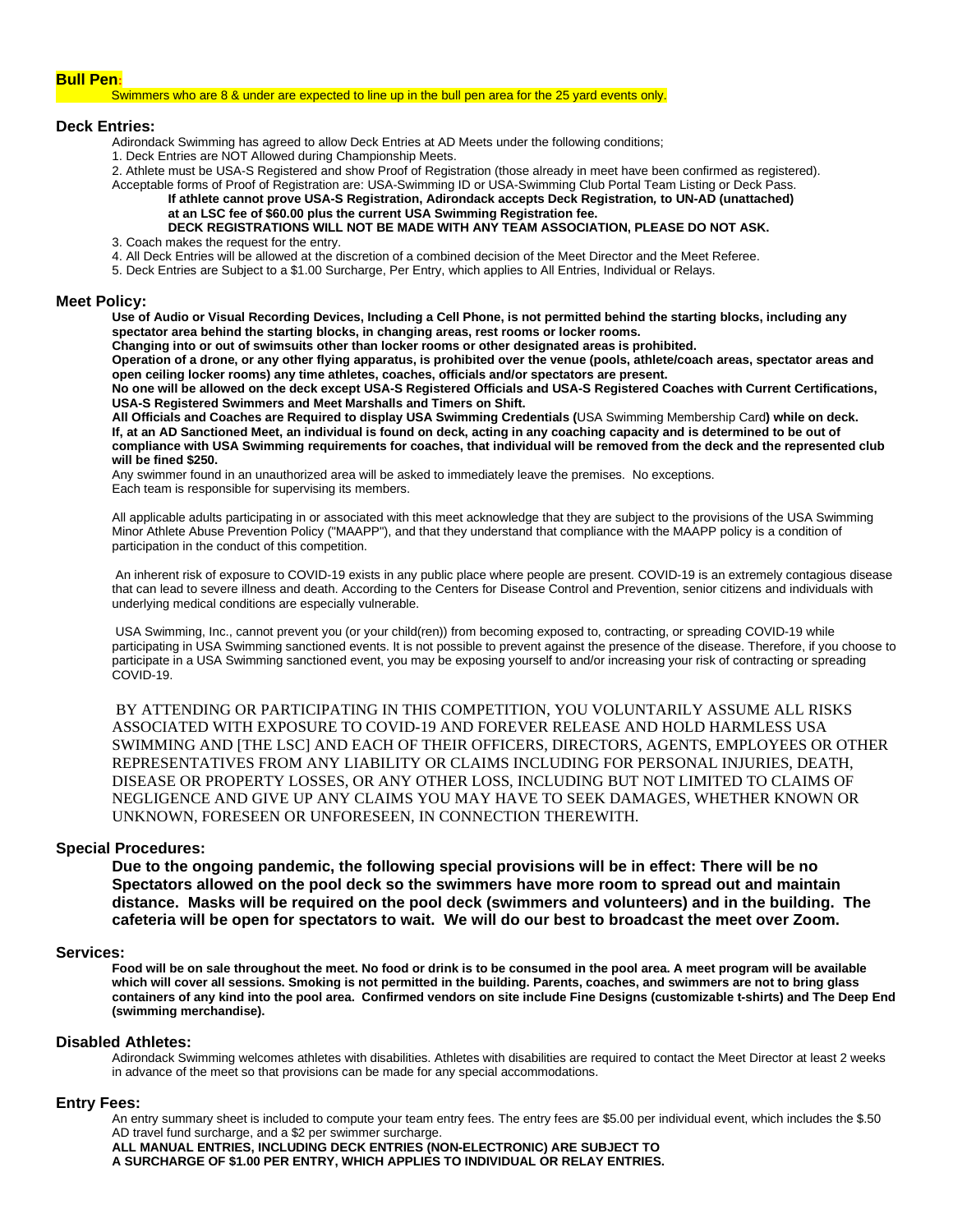Make your entry check payable **to "Saratoga YMCA Stingrays"** and mail your check and entry summary sheet to:

## **Pat Bonga, c/o Saratoga Regional YMCA, 290 West Avenue, Saratoga Springs, NY 12866**

 *Entries will be entered to the meet upon receipt of your check.*

#### **Photographers:**

Only Professional Photographers or Videographers hired by the host team or Press Photographers, who have been approved in advance by the meet director, will be allowed on deck. A Photographer Registration form must be completed and submitted to the meet director for approval, prior to the meet. Forms are available on the Adirondack Swimming website as well as from the Meet Director. Click here for a direct link to the registration form.

Swimmer's families, taking photos of their children from the spectator area, are not subject to this policy.

*Parents and Professionals, please refer to the "Meet Policy" above for general restrictions pertaining to all photography at Sanctioned meets*.

#### . **Awards:**

**Individual event ribbons will be awarded for 1st – 8th place.**

#### **Officials:**

There will be an official's meeting conducted promptly 30 minutes before each session. Attendance is MANDATORY to work the meet. Please sign up in official's room before the start of officials meeting.

#### **If you have any questions please contact the Meet Director or Meet Referee.**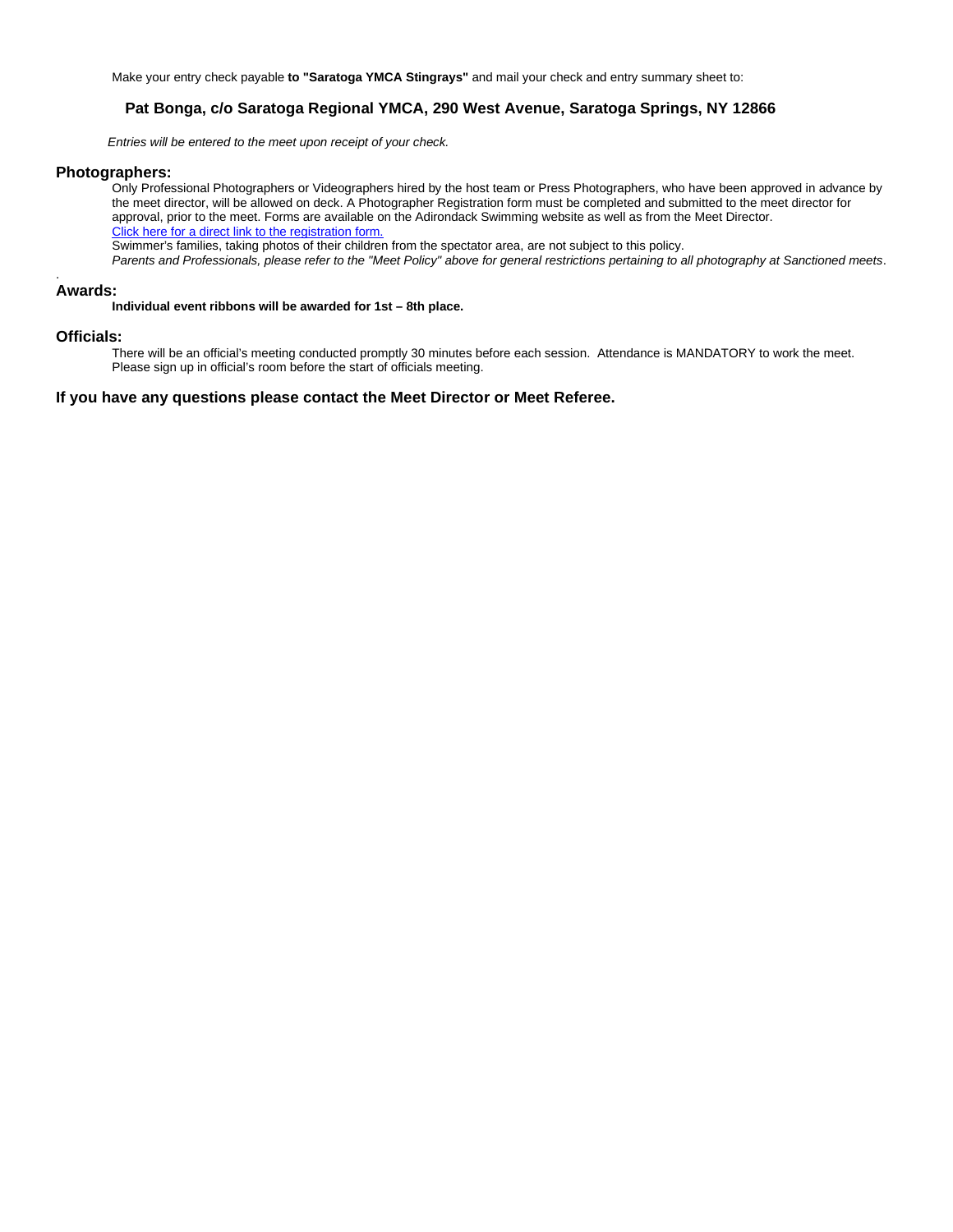# **26th ANNUAL STINGRAY SLASH INVITATIONAL January 29, 2022 at Ballston Spa High School**

| WARM-UPS 7:00AM-7:50AM  SESSION BEGINS 8:00AM |                    |              |                         |                    |               |
|-----------------------------------------------|--------------------|--------------|-------------------------|--------------------|---------------|
| <b>GIRLS</b>                                  | <b>QUALIFING</b>   | AGE          | <b>EVENT</b>            | <b>QUALIFING</b>   | <b>BOYS</b>   |
| <b>EVENTS</b>                                 | <b>TIMES</b>       | <b>GROUP</b> | <b>DESCRIPTION</b>      | <b>TIMES</b>       | <b>EVENTS</b> |
|                                               | <b>Faster Than</b> |              |                         | <b>Faster Than</b> |               |
|                                               |                    | $9 - 10$     | 100 Y Individual Medley |                    | 2             |
| 3                                             |                    | $11 - 12$    | 200 Y Individual Medley |                    | 4             |
| 5                                             |                    | $9 - 10$     | 50 Y Butterfly          |                    | 6             |
| 7                                             |                    | $11 - 12$    | 50 Y Butterfly          |                    | 8             |
| 9                                             |                    | $9 - 10$     | 100 Y Freestyle         |                    | 10            |
| 11                                            |                    | $11 - 12$    | 100 Y Freestyle         |                    | 12            |
| 13                                            |                    | $9 - 10$     | 50 Y Backstroke         |                    | 14            |
| 15                                            |                    | $11 - 12$    | 50 Y Backstroke         |                    | 16            |
| 17                                            |                    | $9 - 10$     | 50 Y Freestyle          |                    | 18            |
| 19                                            |                    | $11 - 12$    | 50 Y Freestyle          |                    | 20            |
| 21                                            |                    | $9 - 10$     | 50 Y Breaststroke       |                    | 22            |
| 23                                            |                    | $11 - 12$    | 50 Y Breaststroke       |                    | 24            |

## **Session 1**

## **Session 2 WARM-UPS 12:00PM-12:20PM…SESSION BEGINS 12:20PM Positive Check in by 11:45PM for 500 Freestyle**

| <b>GIRLS</b>  | <b>QUALIFING</b>   | AGE          | <b>EVENT</b>       | <b>QUALIFING</b>   | <b>BOYS</b>   |
|---------------|--------------------|--------------|--------------------|--------------------|---------------|
| <b>EVENTS</b> | <b>TIMES</b>       | <b>GROUP</b> | <b>DESCRIPTION</b> | <b>TIMES</b>       | <b>EVENTS</b> |
|               | <b>Faster Than</b> |              |                    | <b>Faster Than</b> |               |
| 25            | 2:40.00            | Open         | 200 Freestyle      | 2:40.00            | 26            |
| 27            | 6:20.00            | Open         | 500 Freestyle      | 6:15.00            | 28            |

## **Session 3**

## **WARM-UPS 1:15PM-2:05PM…SESSION BEGINS 2:10PM**

| <b>GIRLS</b>  | <b>QUALIFING</b>   | <b>AGE</b>           | <b>EVENT</b>            | <b>QUALIFING</b>   | <b>BOYS</b>   |
|---------------|--------------------|----------------------|-------------------------|--------------------|---------------|
| <b>EVENTS</b> | <b>TIMES</b>       | <b>GROUP</b>         | <b>DESCRIPTION</b>      | <b>TIMES</b>       | <b>EVENTS</b> |
|               | <b>Faster Than</b> |                      |                         | <b>Faster Than</b> |               |
| 29            |                    | 8 & Under            | 25 Y Butterfly          |                    | 30            |
| 31            |                    | <b>13 &amp; Over</b> | 100 Y Butterfly         |                    | 32            |
| 33            |                    | 8 & Under            | 25 Y Backstroke         |                    | 34            |
| 35            |                    | <b>13 &amp; Over</b> | 100 Y Backstroke        |                    | 36            |
| 37            |                    | 8 & Under            | 25 Y Freestyle          |                    | 38            |
| 39            |                    | 13 & Over            | 100 Y Freestyle         |                    | 40            |
| 41            |                    | 8 & Under            | 25 Y Breaststroke       |                    | 42            |
| 43            |                    | <b>13 &amp; Over</b> | 100 Y Breaststroke      |                    | 44            |
| 45            |                    | 8 & Under            | 100 Y Individual Medley |                    | 46            |
| 47            |                    | <b>13 &amp; Over</b> | 200 Y Individual Medley |                    | 48            |
| 49            |                    | 8 & Under            | 50 Y Freestyle          |                    | 50            |
| 51            |                    | <b>13 &amp; Over</b> | 50 Y Freestyle          |                    | 52            |
| 53            | 1:44.00            | 8 & Under            | 100 Y Freestyle         | 1:44.00            | 54            |

## **Each Swimmer May Swim a Maximum of 4 Individual Events Per Day \$5.00 Per Individual Event Per Athlete for ALL Athletes \$2.00 Per Athlete Surcharge For Manual Entries, Add \$1.00 Per Entry**